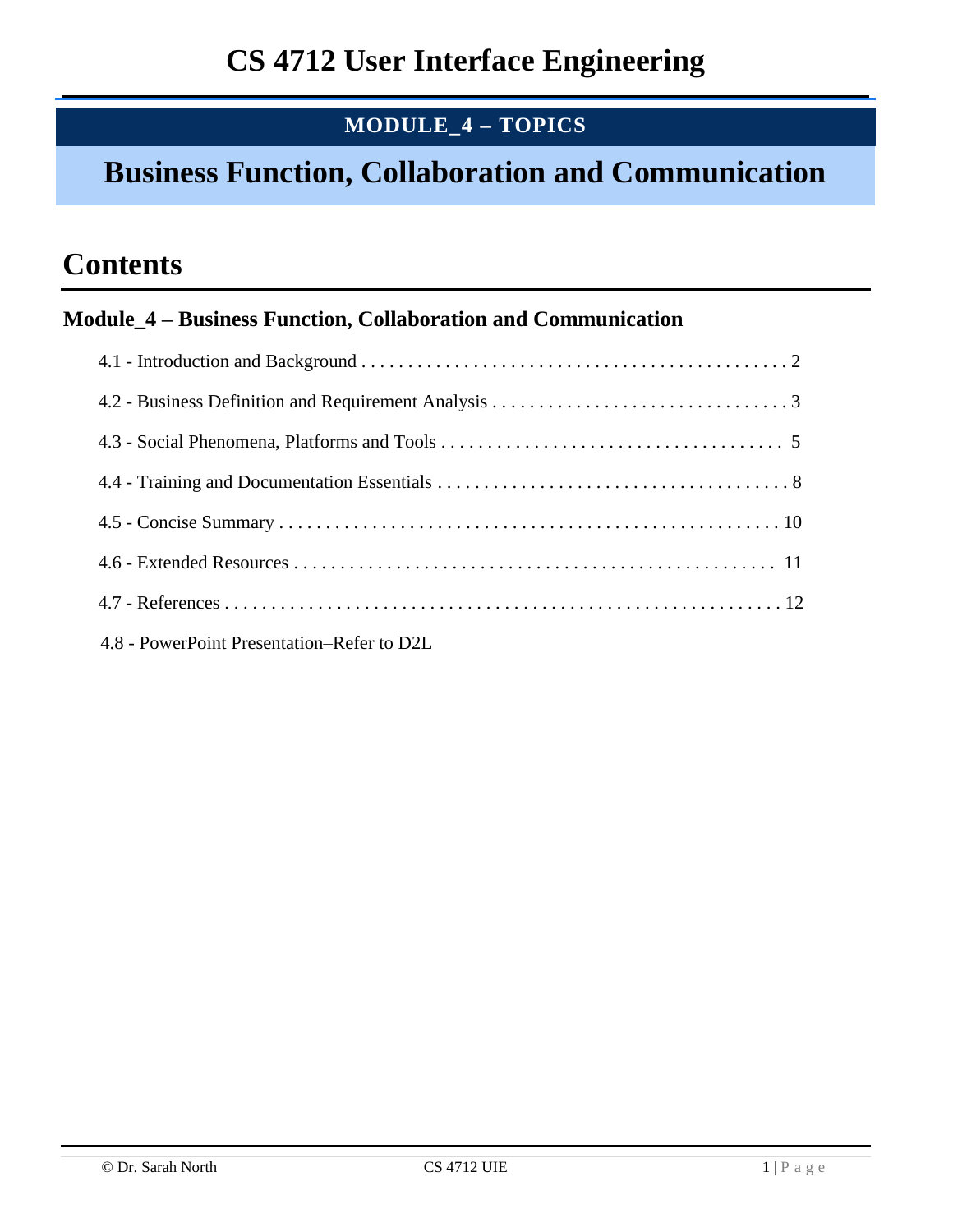### **BUSINESS FUNCTION, COLLABORATION AND COMMUNICATION**

#### **4.1 - Introduction and Background**

Imagine that you have no access to your smartphone or the Internet for a month. Would you be able to cope? What would you do? Get extremely bored? Maybe even start twitching? Would you begin to go crazy and feel all alone, constantly thinking about what could be happening in your online social world? Most people in society today cannot go for very long without checking for text messages, emails, Facebook updates, the latest tweets, snapchats, etc. For most individuals, checking their phone is the first thing they do when waking up every morning. It has become a daily routine and an integral part of their social lives. However, this is not very surprising: humans are naturally social beings. They work together, live together, play together, learn together, interact with each other, and socialize (Preece 2017).

 How do people communicate and collaborate in their social, business, and everyday lives? Examine how the development of an assortment of communication technologies has changed everyday life for average people – the way they keep in touch, make friends, and coordinate their social and business networks. Conversation mechanisms that have been used in face-to-face interactions have changed with the introduction of various kinds of computer-based conversations that take place at a distance. Telepresence, where technologies have been designed to allow a person to feel as if they are present or to give the appearance of being present at another location, is developing rapidly. Lastly, technologies have been developed to enable new forms of interaction that focus on how shareable technologies can facilitate and support collocated collaboration.

Talking has been a part of the human culture for hundreds of years, and it comes effortlessly and naturally to most people. However, being able to hold a conversation is a highly skilled and collaborative achievement, having many similar qualities to a musical ensemble. Let's examine what makes up a conversation. We start by exploring what happens at the start of a conversation:

> A: Hey there. B: Hi. C: Hello! A: You doing all right? C: Yeah, I'm doing well. How about you? A: Great! What about you? B: I'm all right. What are your plans for today?

Such mutual greetings are common. A dialog may then start to take place in which the participants typically take turns asking questions, giving replies, and making statements. Then, when one or more of the participants wants to bring the conversation to a close, they will do so by using implicit or explicit cues. An implicit cue would be an indirect signal from one participant, such as looking down at their watch, which would indirectly signal to other participants that they want the conversation to come to a close. The other participant can choose to either acknowledge this cue or keep talking and ignore it. Either way, the first participant may follow up by offering an explicit cue by saying, 'Well, I must be off now. Got a lot of work to do' or 'Oh, would you look at the time? I have to go meet someone soon.' Following acknowledgement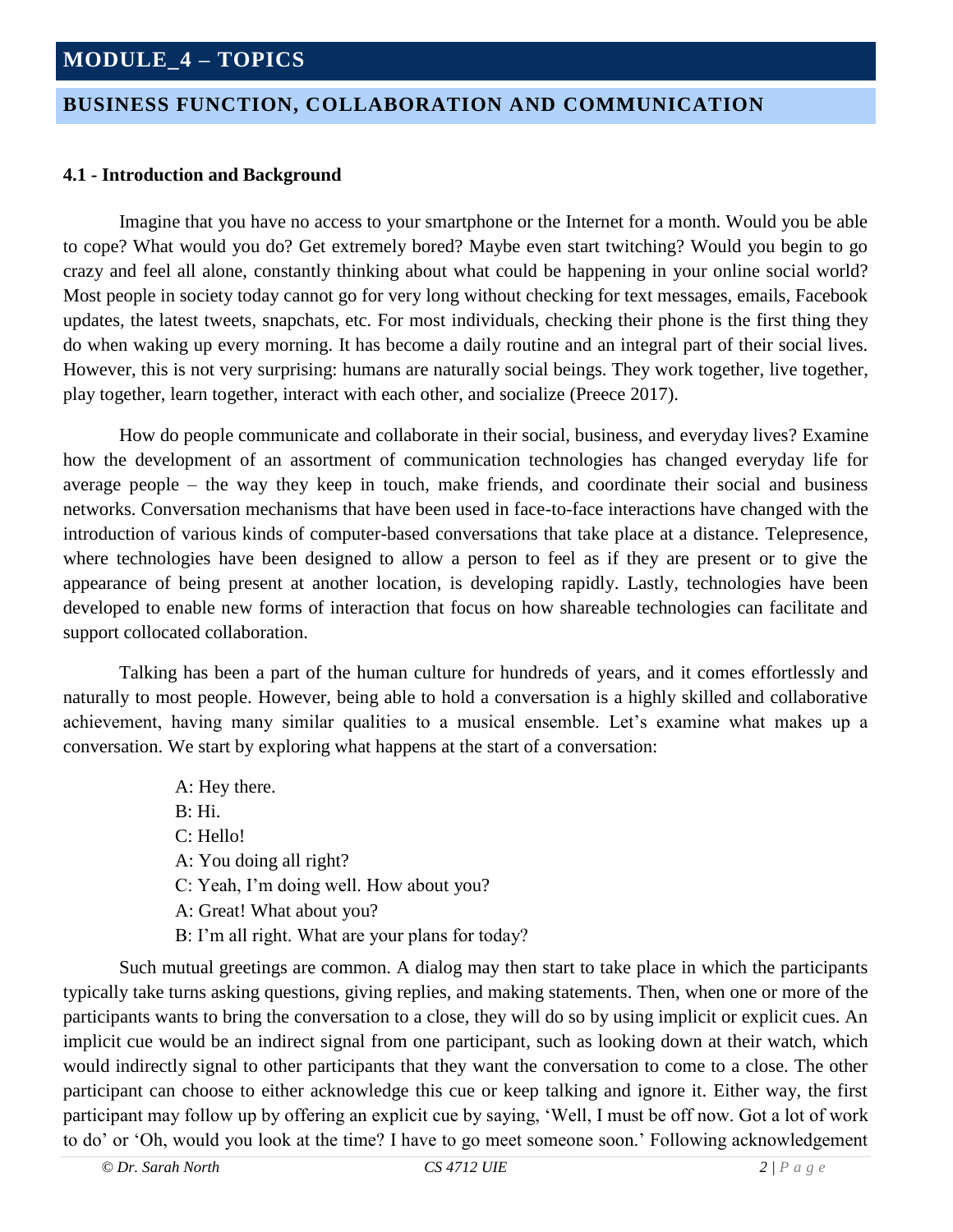by the other participants of implicit or explicit signals, the conversation ends with what has become a farewell ritual. The different participants take turns saying 'goodbye,' 'bye,' or 'see you later' to one another. Often, people will repeat this farewell ritual several times before they separate.

 Remote conversations became a possibility when the telephone was invented in the nineteenth century by Alexander Graham Bell. This enabled two people to converse at far distances for the first time in history. Telephones are the pioneer communication device and helped pave the way for newer technologies to develop and emerge. Some of these newer technologies for communication and collaboration include videophones, video chat, and Voice over Internet Protocol (VoIP). In the late 1980s and early 1990s, new media spaces were being experimented with. The goal of this experimentation was to find out if it was possible for people who are distributed over space and time to communicate and collaborate with each other as if they were physically present. (Preece 2017)

 Face-to-face conversations have remained central to most of our social interactions; however, the use of social media has increased dramatically. Many people now routinely spend several hours a day communicating online, whether through texting, emailing, tweeting, or instant messaging. This universal uptake of social media in mainstream life has resulted in many people now being connected in multiple ways over time and space, ways that seemed unimaginable twenty years ago. For instance, the average number of friends adults have on Facebook was 338 in 2014. (Preece 2017) The way we make contact, who we connect to, how we stay in touch, and how we maintain our social networks have been permanently changed.

Given all the ways to communicate now, how do people decide which one to use and when? Generally, people move seamlessly between the different platforms available for collaboration. One might send a text if they want to send a quick, informal message; they might send an email if they want to send a longer, more formal message or other content. One of the downsides to all of these new messaging applications is that it can sometimes be confusing. It can be easy to forget who is in what group chat or who you are currently in conversation with, and mistakes can easily be made. For example, someone may shoot off a message or picture to the wrong group or person, not paying attention to who the message was addressed to, and totally think that they are in conversation with someone else.

A key question that is raised by this is are the ways we live and interact with one another changing? How do we deal with the dramatic increase in social networking in our day to day lives? Have the conventions, norms, and rules established in face-to-face interactions been adopted in social media interactions? Have new norms and rules emerged? Are there new kinds of conversational mechanisms for the various kinds of social media? For example, do people greet each other the same way if they are chatting online via FaceTime, or chatting face-to-face at a party? With all of the diverse social applications available, how do people choose which one to use for their various business and social activities? The answer to these questions comes from researching the core social mechanisms that exist in face-to-face interaction, and whether they have remained or have been replaced with other mechanisms in online social interactions.

#### **4.2 - Business Definition and Requirement Analysis**

Business is defined by the Cambridge dictionary as "the activity of buying and selling goods and services" and goes further to explain it as "The degree of success of a company or your work." By these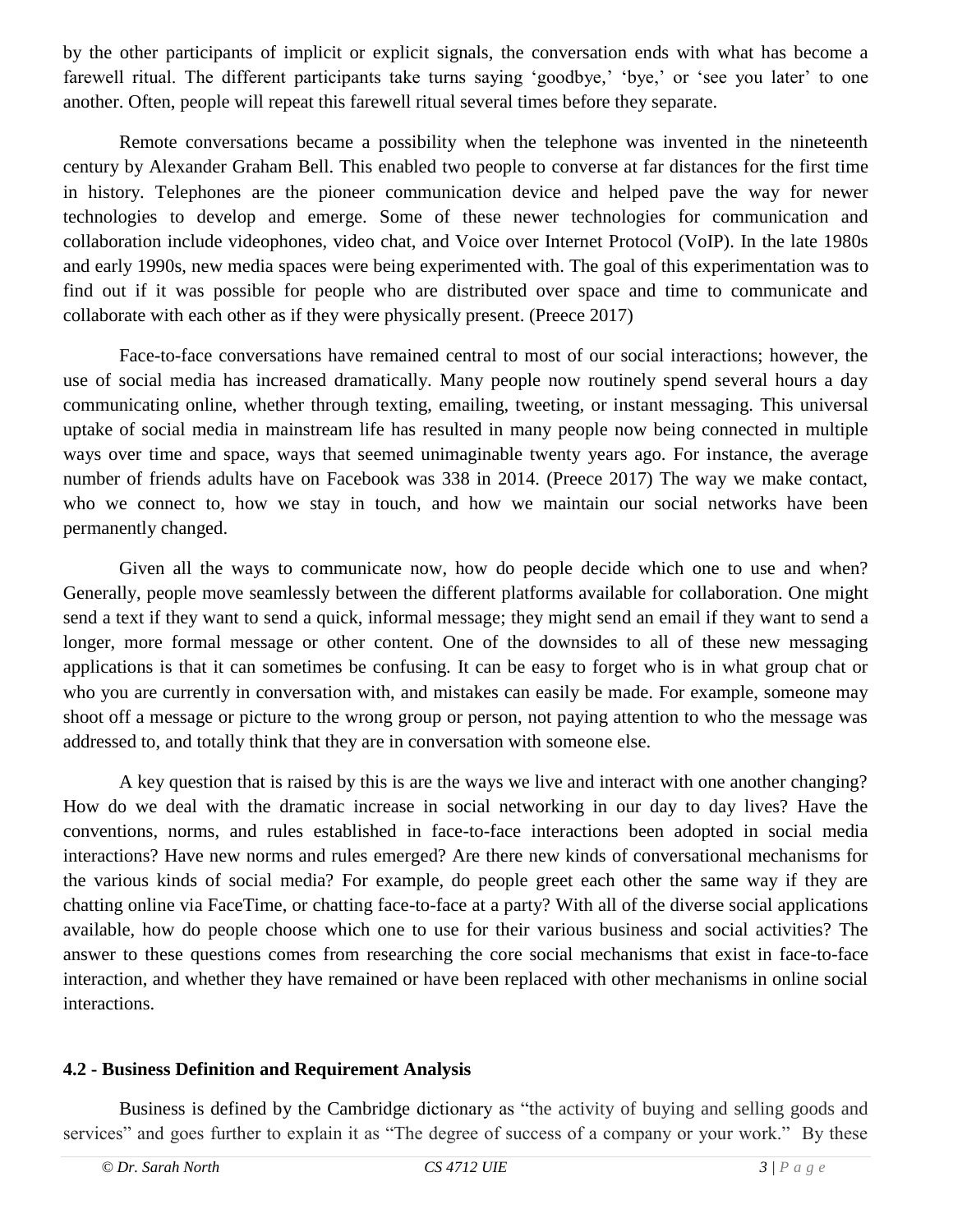definitions, a business is not a person or group of people but is an action that that individual or group performs. What does a successful business look like? What attributes would an ideal business poses? How would you quantify the businesses success? What defines a business? Is it the value that it sells or the customers that it serves? Is it the business model that it creates?

The business model is a representation of how a business is conducted by any individual company. It is how a business creates value and harvests that value. It serves the purpose of answering important questions about a business. Joan described these questions as "Who is the customer? And what does the customer value?" and also "...how do we make money in this business?" (Magretta, *Why Business Models Matter* 1) The business model is a key component to defining what a business is. A proper business model is developed dynamically, taking advantage of an opening in the market and by changing the rules. (Magretta)

It is essential for businesses to define themselves: "The losers in the industry – the chronic underperformers like Kmart – are companies that tried to be all things to all people." (Magretta) The point of a business is to create a value and is not based off of the value of other companies. Building businesses around an idea that already exists is doomed to fail. With the help of innovation, a "winning" business is one that is clever enough to spot an opportunity to change the game and takes advantage of it.

Users and customers are often encouraged to participate and directly communicate with developers in the software development process. Users are not just the means to make value in a business. Users hold a much larger value in the development process. Some businesses will even go as far as to hire everyday people onto their staff to help with the development process, although this approach has some downsides. Users that work full-time sometimes experience a disconnect from what it is to be a user, as they are usually directly involved with the current development process. This, of course, can cause issues with correctly identifying what the users' needs are during development. Another approach has the users on as part-time employees. This helps, but can still change biases of the users, thus creating more fallacies in the requirements. The best results come from users who are not directly involved with the development process, but this can become an issue when constant user input is needed through each iteration of the development cycle.

A business must understand its product or service, its target customers, and must communicate internally and externally with the people it's producing for and with the people who are producing the service or product. Therefore, a business must have a clear idea of who they are selling to and what their needs are. Consistent management over the creation process will increase communication amongst the team. Most businesses are likely to fail if they do not involve users in the development process and set a clear understanding of what they are expecting from the product. This is where documentation plays an important role.

Systematic approaches to documentation increase the level of confidence of the end deliverable and enhance the product's success through its usability, marketability and ease of support. (Noela Jemutai Kipyegen and William P. K. Korir, 2013) Documentation helps projects in all parts of the lifecycle. It provides a clear understanding of user requirements during the requirement analysis phase. It helps the developers conceptualize the design of the product and all of its intricate pieces during the design and implementation phases. Furthermore, it helps debugging and repair for any post-launch support the product may need. There can be no mistaking that documentation is important.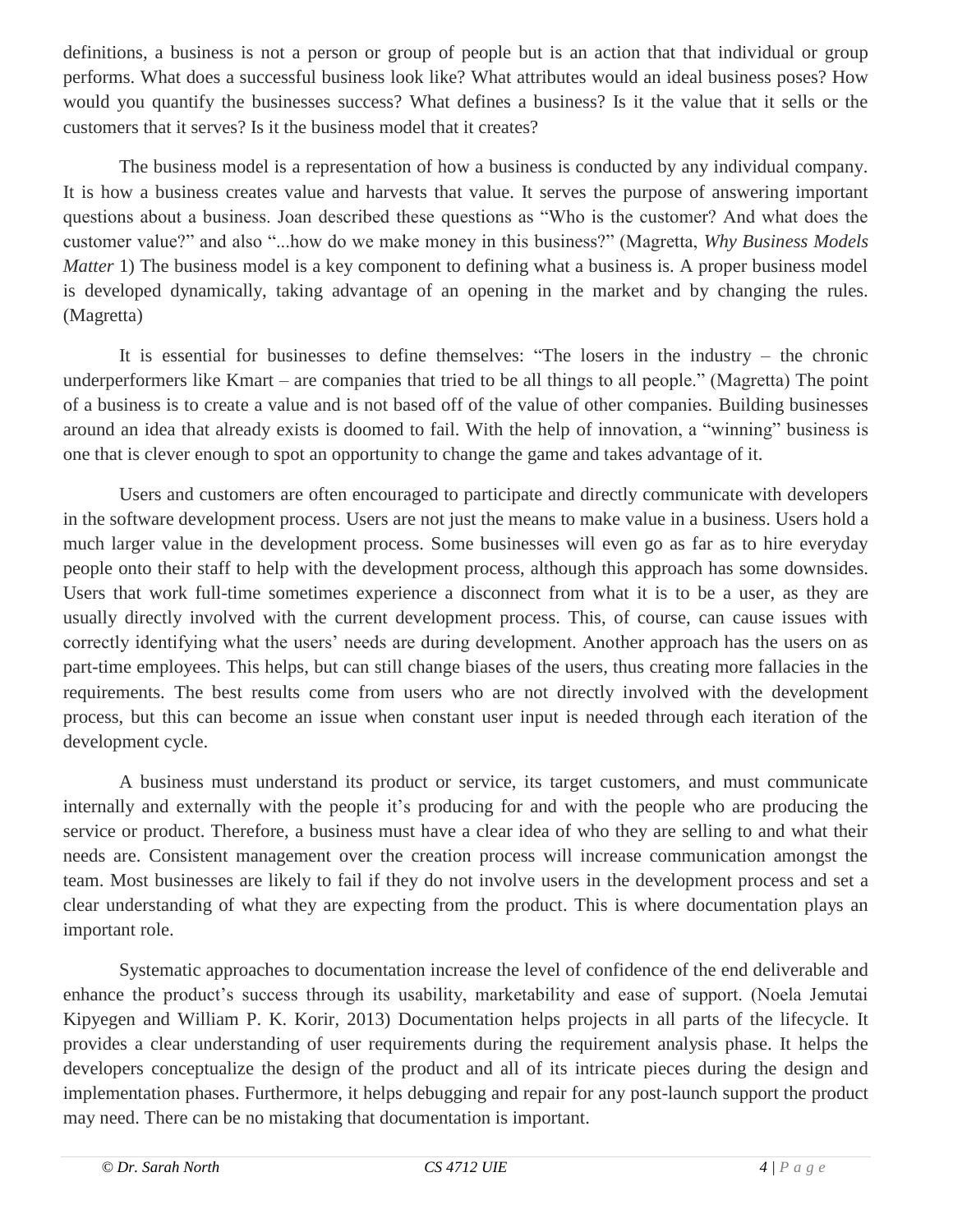Perhaps the most important documentation is in the earlier stages of development, as this forms the foundation of the entire production: the System Requirement Specification or the SRS. Requirement Analysis is the examination of an organization to determine the most effective amplifiers and attenuators to build. (David C Hay, 2003) In short, requirement analysis is careful consideration of what is needed with some given constraints. Requirement analysis is the next step after an idea has been abstracted. The developers must consider everything that needs to be added for the product to work, also known as the functional requirement. They must also consider things that may be necessary to incorporate into the design, such as security or performance, also known as non-functional requirements (Frank Tsui & Orlando Karam & Barbara Bernal, 2018). These requirements are discussed in detail with the user. They must consider constraints in production such as programming languages and the tools they possess. After the constraints and requirements are discussed, they must be reviewed and validated by the user. It is important to know needs and limitations before beginning a large project.

Requirement analysis isn't just a starting point; it is a process that must be returned to countless times throughout production in multiple iterations. Before a product is released, it should be prototyped and tested by the community so that they can properly communicate where the product meets their needs and where the product falls short. After a product is released, the requirements must be revisited to adjust for where the product can be either fixed or improved. This constant revisiting of the requirements help keep the product focused on the customer and keeps contact between the designers and their customers.

Requirements analysis takes place in two phases: clustering and prioritizing. Clustering is when the developers separate the design pieces into individual parts. They then group these parts into groups that share similar functionality. After the pieces are grouped, they are then prioritized by being given a value that represents their overall importance. These numbers are compared and then normalized, usually represented in a graph format, where x and y are similar to show comparisons. After normalization and prioritization, the final product is an understanding of the order and significance of each piece both to the developers and the users of the product being produced.

As the customers are what gives a product purpose, it is imperative that a customer's needs are centered. Short-circuiting the requirements analysis step can lead to unnecessary functionalities and wasted resources, or even worse, a product that has no traction. According to the CHAOS report (1995), having a clear statement of requirements was the third largest contribution to the success of programs, only outpaced by executive management support and user input, which can be associated with requirement analysis as well. Also, lack of requirement analysis was one of the top reasons for project failures. The analysis gives a clear idea to those working on the project as to what purpose this product serves, what functionalities should be present, and what constraints they have to follow, giving them a clear understanding as to what they must do.

Real world studies performed by Tracy Hall, Sarah Beecham and Austen Rainer show that nearly 68% of developers, project managers, and senior managers agree that their everyday struggles are due to poor requirements handling. The impact of requirement analysis can further be recognized at a business level. Tracy Hall, Sarah Beecham and Austen Rainer's studies revealed that the maturity level given by the CMM have a correlation with the recognizing of requirements deficiencies. They state that:

*"The level 3 companies report quite a high level of requirements problems. These companies are probably mature enough to identify all requirements problems and to actively seek out process weaknesses." - (Hall, Beechman, and Rainer)*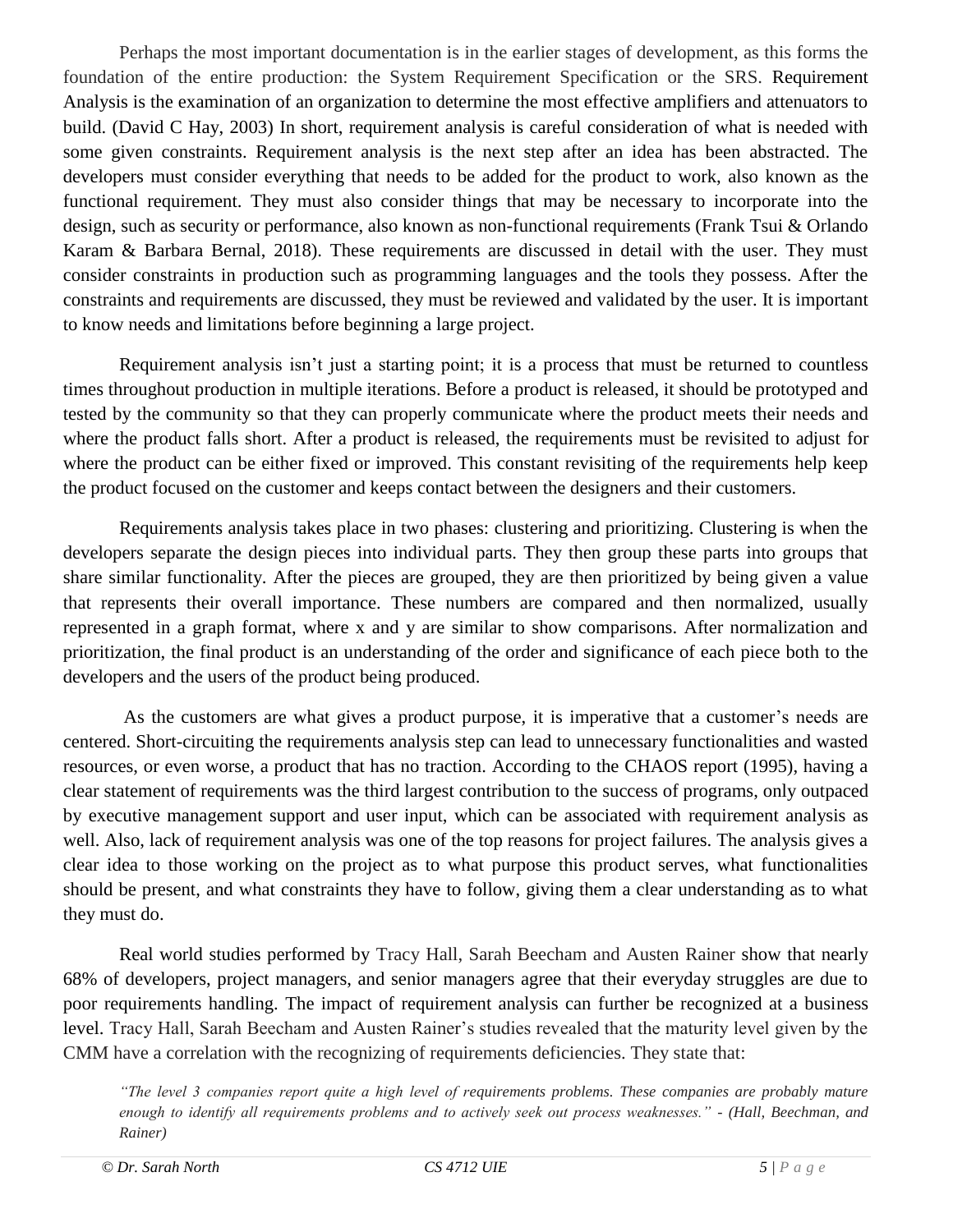This shows that the current maturity level of a business can greatly affect the chances of catching requirements errors. The more experienced businesses can see that by missing requirements at validation, they create more problems down the road. This causes the scope to constantly widen, creating ambiguity as to what the purpose of the project is.

The main goal of requirement analysis is to establish communication between the developers and the customer. It is this reason that makes requirements analysis an essential part of the developmental life cycle. The communication between the customer and the developers help prevent later problems in the completion of a project. This establishes that communication is at least as important as coding. (Karl Weigers & Joy Beatty, 2014) Many issues that come up throughout the implementation process can be directly linked to earlier missed requirements in setting good communication between the developer and the user. This is why validation and verification from the user is important. Without the users' consent there can be no assurance that the design is complete or correct.

There are many techniques used in requirement analysis to collect user data that have been tried and tested for many years for their pros and cons. Some of the major types of requirement analysis covered include use cases, storyboards, interviews, and questionnaires. Use cases require less input from the user and look more into the logical design of a given project. Storyboards are great way to conceptualize what a user might see in a project, and how they might use it. Interviews are a great way to collect data from potential users, taking advantage of initial impressions. Questionnaires are more accessible but are very limited in scope, leaving no room for input that may have been missed by the designer of the project.

Use cases are diagrams that show each user, or system, that will use the project. It is a great way to work through the business flow of a project. It consists of drawn representations of a user and lines representing their interaction with the system or other users. These lines connect to labeled boxes that represent the parts of the system that the user is interacting with. This method is great for working through a project but doesn't keep in mind the users' inputs.

Storyboards put the designers into the shoes of the user. The designer creates a persona of a potential user of their future project. They give the user likes, dislikes, hobbies and even a brief history. All of this information is pertinent to the process, as it helps the designer understand how the user would interact with their program. They then create a short 'story' of the user interacting with their project in a specific case that is within the scope of the project. They note every action from beginning to end and even notate possible thoughts, concerns, or alternative approaches during the story's creation. This takes into account the users' point of view; however, this is all based on the assumptions of the designer.

Interviews are the first requirements gathering that collects actual user input. Interviews can be conducted in two formats: structured and unstructured. During a structured interview, all questions have been pre-determined and are not strayed from. This allows the interview to be repeatable, allowing for consistent data. The structured approach is used to collect quantitative data. This, however, can sometimes miss features that were not included in the question list. During an unstructured interview, questions are also predetermined, but the interviewer may diverge from the question list to elaborate further on questions that might have more depth. This allows the designers to find goals that were not previously established. On the other hand, this type of interview is not as repeatable and will not produce as consistent results. The unstructured view is used to collect qualitative data. (Rehman & Khan & Riaz,  $42$ )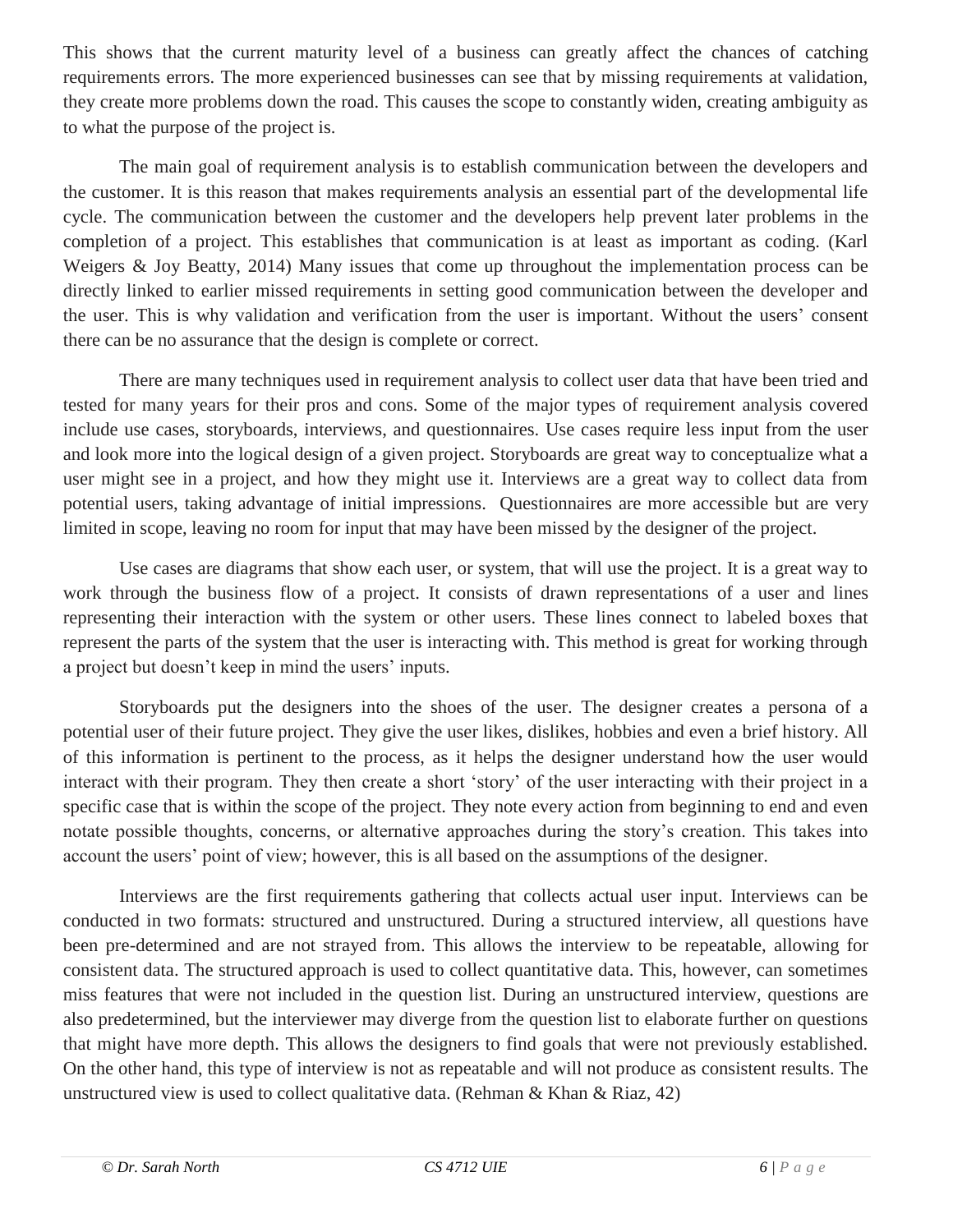A more rigid form of information gathering is the questionnaire. These are much like scripted interviews; however, the predetermined questions are distributed to a much larger group of users. There is also no interviewer, and it is up to the users to answer all the questions completely. This allows the designers to reach a much larger user base, but who will actually complete the questionnaire cannot be controlled (Rehman & Khan & Riaz, 42). Also, this has the same downsides as the scripted interview in that it leaves no room for missed features that might prove beneficial in the final results.

#### **4.3 - Social Phenomena, Platforms and Tools**

 As every day passes, new technology is implemented and integrated into our daily lives. At the same time, the boost in tech has led to an automation of many daily, mundane tasks. For example, instead of going down to the local convenience store to buy groceries, you can now order them online via the stores website and have them delivered to your house. This automation has made many basic face-to-face interactions with other people unnecessary. Online social platforms are becoming the new social meeting ground. Not only has this new form of online interaction affected the average person, it has also made its way to the business world. Communication amongst businesses internally and externally has moved more towards the incorporation of online platforms. Collaboration in the office space has moved toward a more decentralized environment. For example, an idea could be conceptualized online and participating parties could build on that idea from the comfort of their homes or at any time throughout their day.

Not only has communication between employees changed, but how companies communicate with their customers has changed as well. When a company has an online presence, they are exposed directly to their customer base. This is an advantage, because customers tend to be more transparent and critical on the products and services that a company puts out. For example, social media users tend to be very vocal with their opinion. Based off these raw opinions from a customer base, companies can decide whether to improve certain aspects.

Increasing online involvement can have some potential drawbacks, however. For example, when setting a strictly online presence for employees to communicate, there can be an increase in fatigue, as constantly being online tends to decrease overall work quality. That is because the brain is constantly bombarded by advertisements, notification, email, etc. and thus causes a decrease in concentration, which in turn could lead to subpar work output by the employee. Also when there is no face-to-face interaction among employees, there can be a tendency for points of view of the employees to become narrow or obscured. By narrowing the point of view, collaboration amongst workers will become more difficult.

Increasing and diversifying the avenues of communications will help any potential negative effects. Face-to-face interaction amongst employees and employers can assist with collaboration, where interactions via social media will help employers and employees get in direct contact with customer base. As long as moderation is put into place to diversify the means of communications amongst a company, it should lead to an increase in overall productivity and develop an online presence where employees, customers, and employers can communicate effectively. (Munmun De Choudhury and Scott Counts)

Having insight into a customer base can be a positive and a negative, in the sense that knowing what customers want and having a hand in achieving that goal is great, but attempting to please everyone is just not feasible. Having an employee concerned over a plethora of problems that face a company causes a sense of anxiety. In "The Stress Potential of Social Media in the Workplace," Christian Fieseler makes the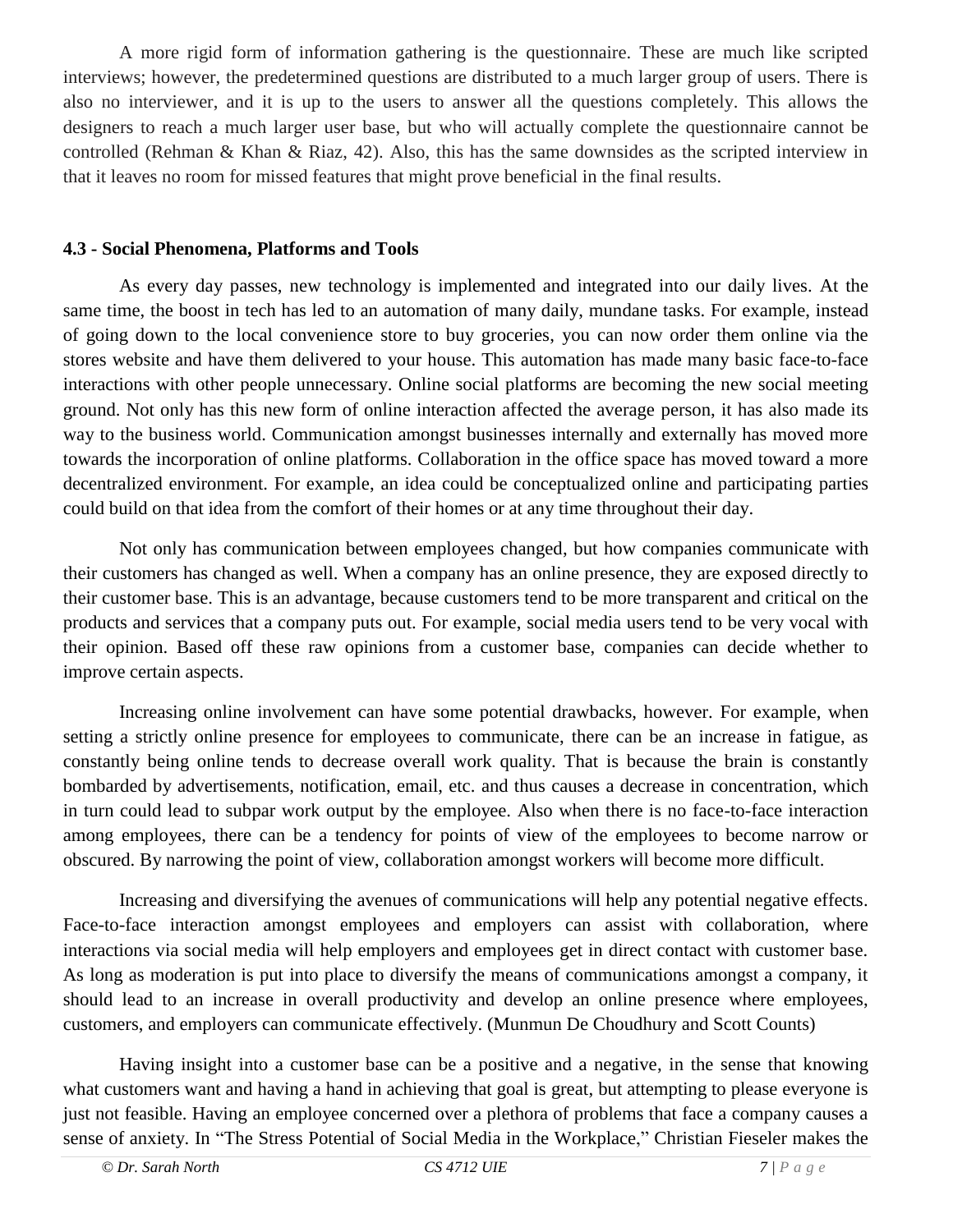case that social media can cause an employee to become overloaded with information, because there is so much doubt and uncertainty thrown in their direction; they can become discouraged with their work (Fieseler 2012). Thus, to prevent such an occurrence from taking place, a balance needs to be met first to keep the employees content and focused on their work. To achieve this balance, it is important to remember that employees need to familiarize themselves with the current landscape of the company. Analyzing the public's perspective of the organization is a good place to start. What is the company struggling with and what are their strong suites? Increasing and encouraging collaboration and communication amongst employees is also a great way for them to become not as overwhelmed with their work. Spreading ideas over a larger group of people will lessen the load on the employees, allowing their work to shine even brighter. With the help of the Internet, collaboration on tasks can be made simple and discussion amongst employees can take place anywhere and at any time throughout the day. Social platforms aid in making it simple for different departments to interact with one another even when they are not able to be in physical contact. This leads to a more streamlined process when working on projects, especially ones that are on a strict timeline.

Collaboration among employees is very crucial in order to successfully obtain a finished product. In "Does social media have a place in workplace learning?" Clive Shepherd states, *"*Social media has the potential to maximize collaborative learning, not just now and then but on an on-going basis, and not just when and where it suits others, but at a time and place of your own choosing". Employees can become much more efficient if the means of social platforms are used to communicate. Via the power of the Internet and social platforms, communication and collaboration amongst employees, employers, and customers is made simple, thus leaving room for the employee to focus more efficiently on the task at hand. If moderation and patience are employed, the risks and drawbacks of the integration of social platforms in the office space can be minimized.

#### **4.4 - Training and Documentation Essentials**

 System training and documentation are both key parts of the user interface engineering process, because, despite developers making every effort to make a product that is both self-evident and selfexplanatory, it is almost impossible to achieve perfection in both aspects. Therefore, companies will still need to provide some form of training to its users for them to be able to use the product as efficiently as possible. Along with training, the developer should also provide some documentation which will serve as a reference point (Galits, 2002). Both will be based on the needs of the user, the conceptual design of the product, and the performance goals of the system. However, training and documentation serve different purposes in the goals of the developer and the customer.

Normally when someone hears systems training, they automatically think of the obvious definition: training the user to be able to understand and use the product. However, this definition does not take into account the users' needs and goals. Businesses make investments to put a new system in place in order to achieve a goal. According Rich Mesch, there are four goals that systems training helps the customer to achieve. These goals are behavior change, organizational change, sustainability, and customer impact (Mesch, 2017). When companies implement any new system, they typically want some process within their operation to be more effective. In order to achieve this, implementing the new system will almost always cause individual users to have to change their behaviors. The effect of all users experiencing a change in their behavior is that the organization that is using the new system will also change, which may temporarily throw operations into disarray. Mesch states that it is important to set up a support system in order to get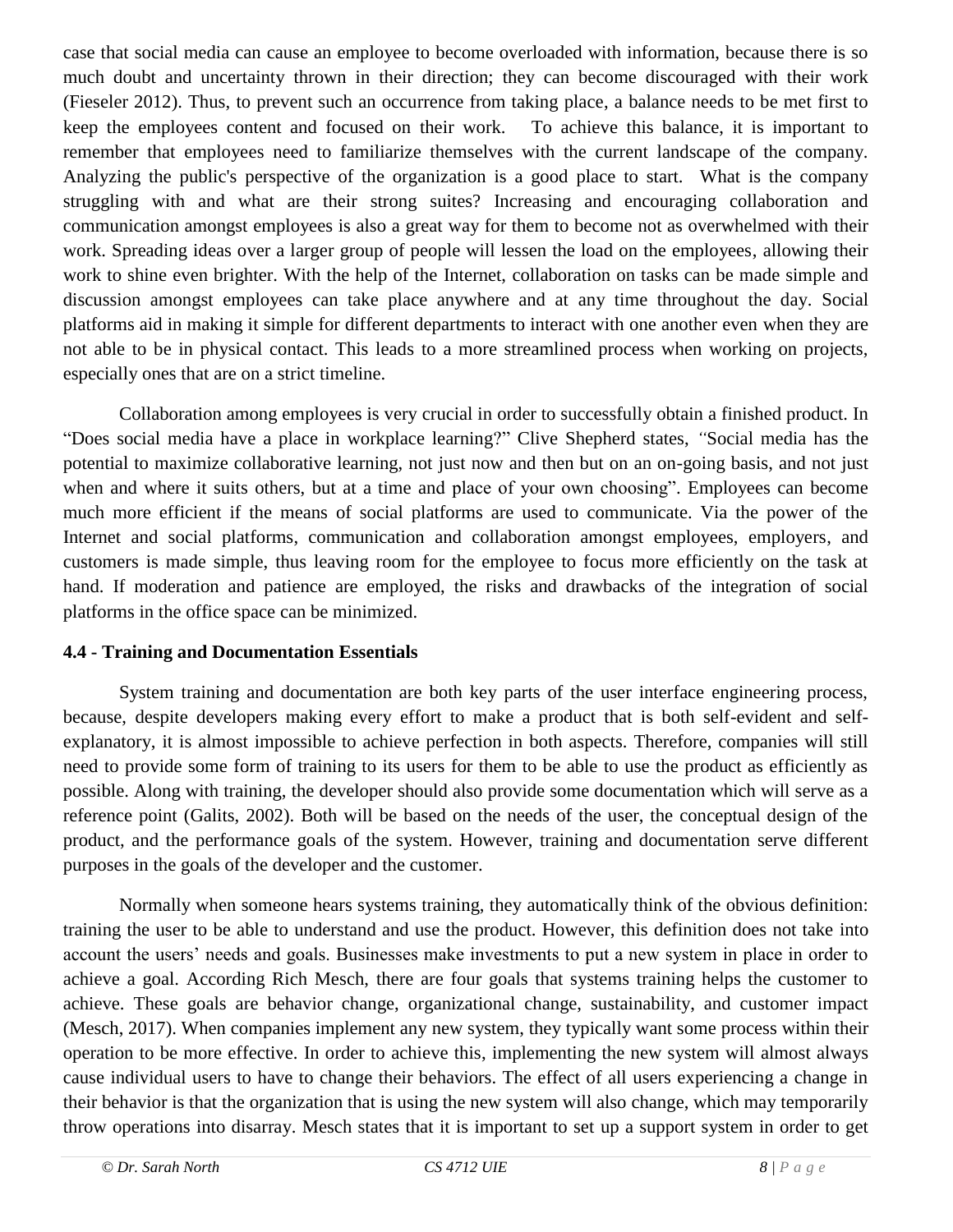the business running smoothly again. This is where proper documentation will come in handy. When businesses invest in a new system, they do so believing that the system will stay in place for a long time. Systems training is important for users to be able to develop some expertise so that there won't be chaos when an update is implemented or when new users are introduced to the system. Successful implementation and training means that customers will have an ideal experience, whether the customer is the business itself or an end user.

System documentation serves as a form of communication between the users and the developers in order to help users understand what the products are, the way that the products are intended to be used, their features, and how to use them. When the developer is creating documentation for the product, they must take into account the intended reader. Typically, users of the product will range from those with little or no understanding of software to those who are complete experts. In a business setting, experts tend to be those in the IT department. When introducing a new product, many of the employees would rely on the IT department to help them resolve any issues, rather than consulting the documentation. However, if a less experienced user did consult the documentation, would they be able to understand it? The documentation is typically written by the developers who understand technology and the product they are designing, but may not necessarily understand people. According to David Norman in his book "The Design of Everyday Things", engineers think logically and mechanically like the products they develop and expect the users to be able to think like them. Therefore, they design documentation in a way that could only by understood by those who think like them. This causes more user error because the developer failed to design the product and documentation in a way that could be understood by everyday users. In the case of documentation, it is still necessary, however, to include information that only the experts would be able to understand, such as source code, testing documentation, and API documentation (Smith, 2019), while at the same time including instructions and explanations that the typical user would comprehend. However, putting these together would result in one large document, half of which is useless to the user no matter the level of expertise. This creates the need for different types of documentation for each type of user that addresses different requirements.

 In her article, Smith states that "Overall, documentation can be divided into a couple of different categories: process documentation and product documentation." (Smith, 2019) Process documentation is documentation that shows outlines the steps to complete a process and is designed for use by the IT experts. Product documentation is documentation that explains what the product is and how it should be used. Product documentation can be further broken down in to two more categories: systems and user documentation. Systems documentation is targeted towards the expert user, as it is more technical and contains information that the typical user would not understand nor need to know. This information describes the product's capabilities and helps the experts within a company determine whether the product would be of use to the company, whether it should be purchased, and how it will run in the company's network. User documentation uses more descriptive wording that can be understood by the average user and explains how to properly use the product. This may include a description of the features and their benefits, troubleshooting information, and suggestions on how to optimize the products performance. By separating the product documentation into these different categories, developers will provide a less frustrating experience for users.

When discussing types of documentation one must discuss the different mediums for documentation. Most people think of things like a book or a user manual that's hundreds of pages long, or the terms and conditions that must be accepted when using new software. These are things that are known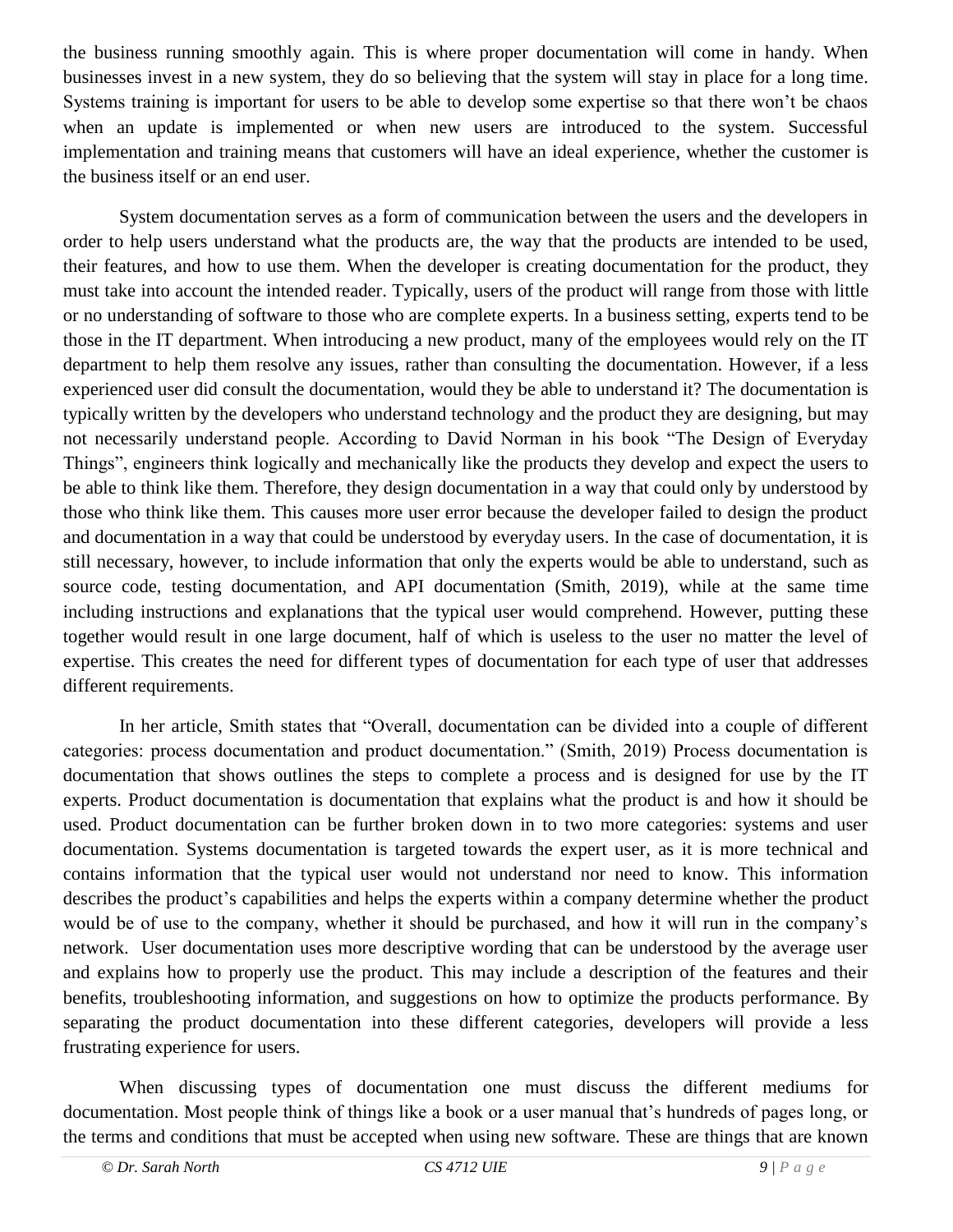for being read by very few people outside of lawyers. However, as technology advances, so does the documentation that comes with it. User documentation typically has instructions for installing the product, troubleshooting guides, and an explanation of the product itself. Over the years, developers have gotten more creative with how they present this information to the user. While some products do still come with clunky booklets of information, most products come accompanied with smaller quick-start guides as well. However, since most software is downloaded online versus being bought from a physical store, there is no way to provide a booklet to the user unless they download that too. In this case developers have provided the user documentation in the form of Frequently Asked Questions (FAQ) pages, or included the manual in the form of the help button located within the application. Some documentation is provided in the form pictures, videos, and animations that explain how to install the product or to use a provided feature. These are put in by developers either as links within the software or on the website, or more commonly as an interactive tutorial that starts up the first time you use the product. These techniques ensure that the user will not only be more likely to consult the documentation but have an overall better experience with the product, because they can more easily learn how to use the product and understand it.

#### **4.5 - Concise Summary**

We are increasingly living in our own digital bubbles. Even when we are physically together – as families and friends in our homes, outside of our homes, and even in public places – most people have their eyes glued to their own phones, tablets, laptops, or any other device available. Sometimes when we do this we are even being oblivious to our family, friends, and colleagues who we might be sitting with, eating with, or traveling with. Teenagers have become "screen-agers." We live in a time where young kids are having their screen time rationed because all they want to do is stare at a phone screen. Many of us are completely lost without our smartphones, constantly having the ability to flip it out of our pockets or purses to catch up on the latest gossip, news, or snapchat – at the expense of appearing rude to those around us. The new generation of 'all about me' health and fitness gadgets, which is becoming more and more mainstream, is making this phenomenon worse. Do we really need smart shoes that tell us when we are being lazy? Or do we need glasses that tell us what we can and cannot eat? Is this what we want from technology – ever more forms of mindless interaction and addiction? The term mindless here is meant indifferent to, unaware of, and blind to what is going on around us. How can we begin to rethink our relationship with future digital technologies that are more mindful? It could be through thinking more about how we can do things together using shared devices, tools, and data – technology that encourages us to be more thoughtful of each other and our surrounding environments.

Human beings are naturally social animals; people will always need one another to collaborate, coordinate, and converse with. The diverse range of applications, web-based services, and technologies that have emerged are enabling humans to do this in more extensive and diverse ways. In this chapter we have looked at some important aspects of socialization, namely communication and collaboration. The main social mechanisms that people use in different conversational settings are interacting face-to-face and at a distance. A number of collaborative and telepresence technologies designed to support and extend these mechanisms were discussed, highlighting core interaction design concerns.

 Some key points that can be taken away are that social interaction is a central part of our everyday life, and some social mechanisms have evolved in face-to-face and remote contexts to facilitate conversation, coordination, and awareness. Talk and the way it is managed are integral parts to coordinating social interactions. Many kinds of computer-mediated communication systems have been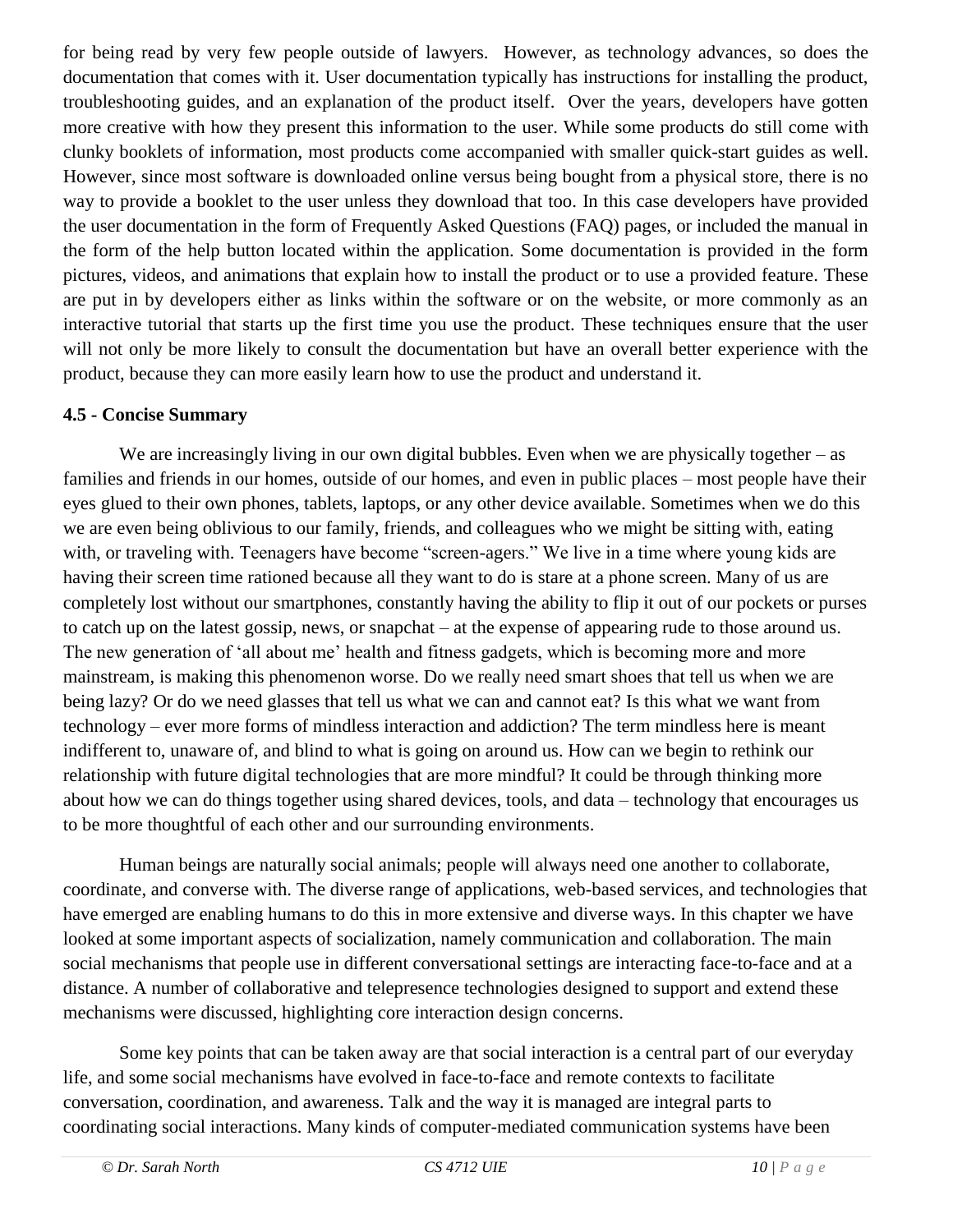developed to enable people to communicate with one another when in physically different locations. Keeping aware of what others are doing and letting others know what you are doing are very important aspects of collaboration and socializing. Social media has brought about significant changes in the way people keep in touch and manage their social lives.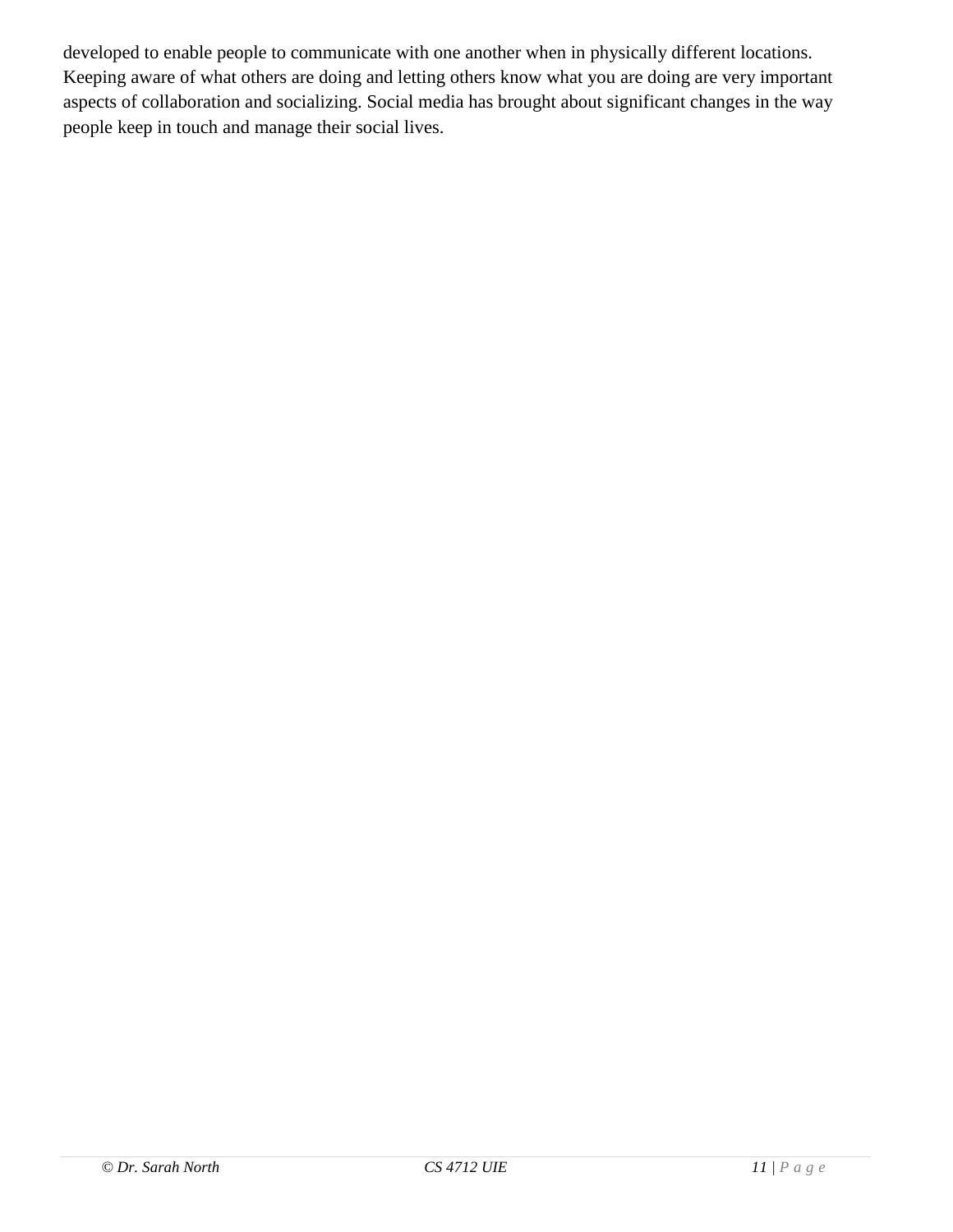#### **Descriptions & Links**

- 1. Improving Marketing/Logistics Cross-Functional Collaboration in the Supply Chain <https://www.sciencedirect.com/science/article/abs/pii/S0019850199001145>
- 2. Supporting Collaboration in Business-to-Business Electronic Marketplaces <https://link.springer.com/article/10.1007/s10257-004-0034-6>
- 3. Communication & Collaboration Technology in the Workplace <https://www.youtube.com/watch?v=zBZXQCfqj8Y>
- 4. Social Phenomena [https://www.youtube.com/watch?v=bW\\_l\\_qddXp8](https://www.youtube.com/watch?v=bW_l_qddXp8)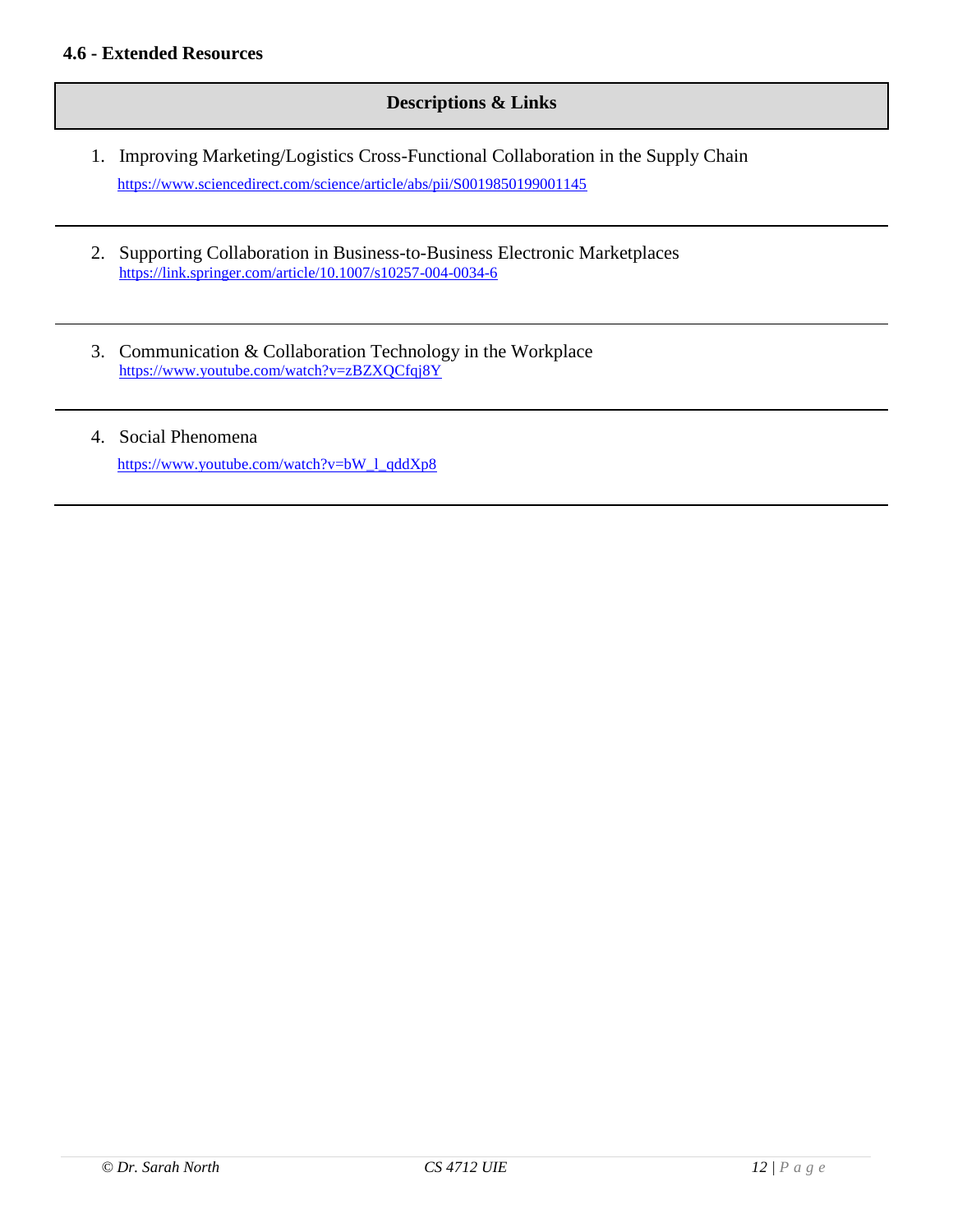#### **4.7 - References**

Rehman, T. U., Khan, M. N., & Riaz, N. (2013). Analysis of Requirement Engineering Processes, Tools/Techniques and Methodologies. *International Journal of Information Technology and Computer Science, 5*(3), 40-48. doi:10.5815/ijitcs.2013.03.05

BUSINESS | definition in the Cambridge English Dictionary. (n.d.). Retrieved June 10, 2019, from https://dictionary.cambridge.org/us/dictionary/english/business

Hay, D. C. (2008). *Requirements analysis: From business views to architecture*. Upper Saddle River, NJ: Prentice Hall PTR.

*The Chaos Report*(pp. 1-9, Rep.). (1995). The Standish Group.

Tsui, F. F., Karam, O., & Bernal, B. (2018). *Essentials of software engineering*. Burlington, MA: Jones & Bartlett Learning.

Social Media – The New Paradigm of Collaboration and Communication for Business Environment. (2015, March 13).

Galits, W. O. (2002). *The Essential Guide to User Interface Design .* New York, Chichester, Weinheim, Brisbane, Singapore, Toronto: John Wiley & Sons, Inc.

Mesch, R. (2017, June 13). *4 Reasons Systems Training Isn't Really About Systems*. Retrieved from Performance Development Group: [https://www.performdev.com/4-reasons-systems-training-isnt-really](https://www.performdev.com/4-reasons-systems-training-isnt-really-about-systems/)[about-systems/](https://www.performdev.com/4-reasons-systems-training-isnt-really-about-systems/)

Fieseler, C. (2012, March 9). THE STRESS POTENTIAL OF SOCIAL MEDIA IN THE WORKPLACE. Retrieved June 24, 2019, from <https://www.tandfonline.com/doi/abs/10.1080/1369118X.2012.710245>

Requirement Analysis Techniques. (n.d.). Retrieved June 24, 2018, from [https://www.visual](https://www.visual-paradigm.com/guide/requirements-gathering/requirement-analysis-techniques/)[paradigm.com/guide/requirements-gathering/requirement-analysis-techniques/](https://www.visual-paradigm.com/guide/requirements-gathering/requirement-analysis-techniques/)

Joan Margetta. (2002). *Why Business Models Matter*. Burlington, MA: Harvard Business School Publishing Corporatio<sup>n</sup>

Thomas, K. J., & Akdere, M. (n.d.). Social Media as Collaborative Media in Workplace Learning - Kristopher J. Thomas, Mesut Akdere, 2013. Retrieved from <https://journals.sagepub.com/doi/abs/10.1177/1534484312472331>

Preece, J., Sharp, H., & Rogers, Y. (2017). *Interaction design: Beyond human-computer interaction*. Chichester (West Sussex, United Kingdom): Wiley.

Subramanyam, R., Weisstein, F. L., & Krishnan, M. S. (2010, March). User participation in software development projects. *Communications of the ACM*, *53*(3), 137-141.